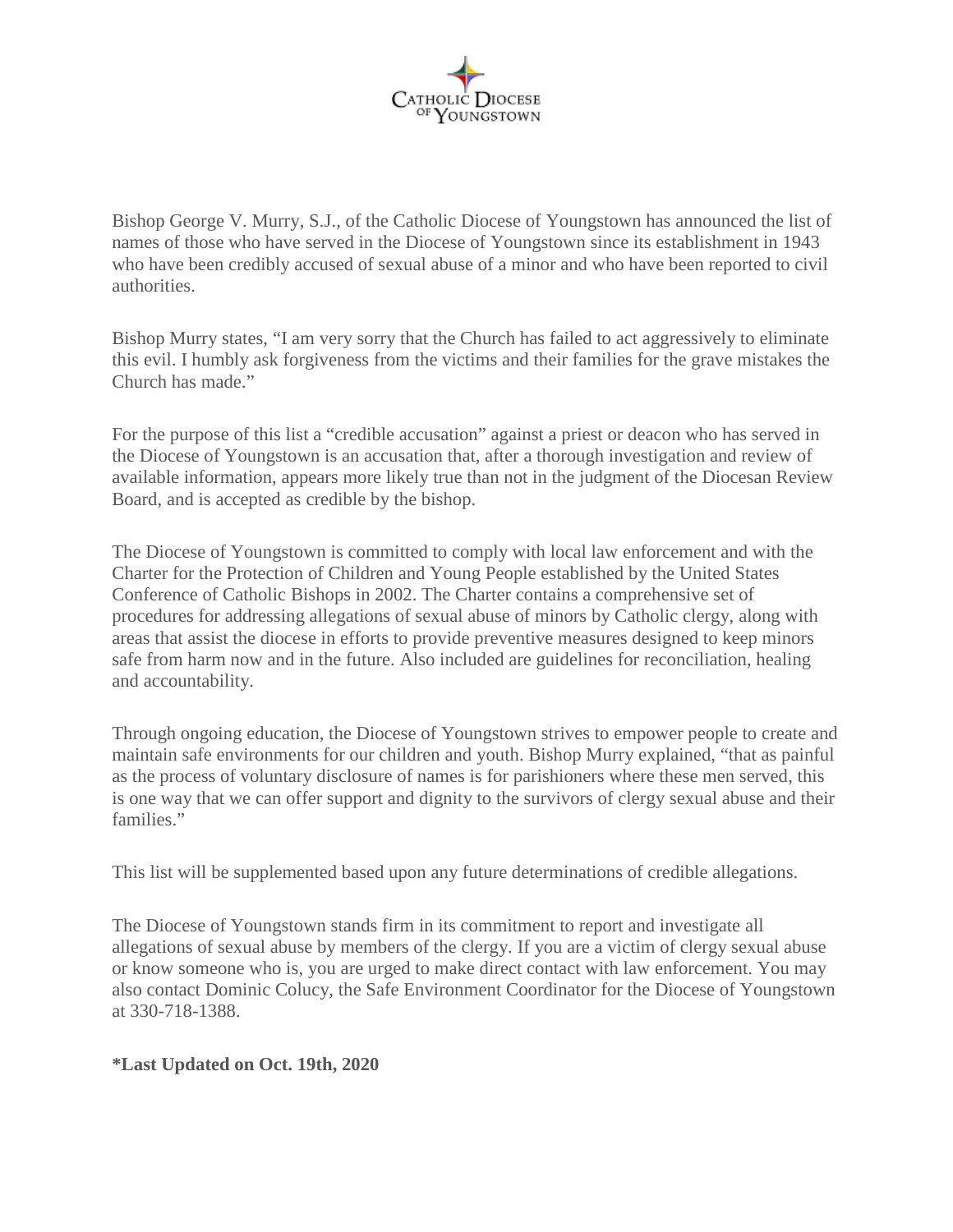**Clergy of the Diocese of Youngstown against whom credible, substantiated allegations of sexual abuse of a minor have been made:**

### *Robert Burns*

St. Paul, North Canton; St. Thomas Aquinas High School; St. Rose, Girard

### *Thomas Crum*

Cardinal Mooney High School; St. James, Warren; St. John the Baptist, Campbell; St. Christine, Youngstown; Immaculate Conception, Ravenna; St. Mary, Orwell; Our Lady of Mount Carmel, Youngstown; St. Anthony Parish, Canton; St. Charles, Boardman; St. Peter of the Fields, Rootstown; Our Lady of Peace, Canton

## *Anthony Esposito*

St. Aloysius, East Liverpool; St. Rose, Girard; Newman Center at Youngstown State University

## *Richard Evritt*

St. Paul, Salem; Holy Family, Poland; St. Paul, North Canton; St. Patrick, Kent; St. Pius X, Warren; Christ Our King, Warren

## *James Fondriest*

St. Joan of Arc, Canton; St. Columba Cathedral; St. Paul, Salem; St. Joseph, Alliance; St. Joseph, Ashtabula; St. Anthony, Canton; St. Joseph, Mantua

*Ernest Formichelli* (deceased)

Holy Family, Poland

## *Paul Gubser* (deceased)

St. Patrick, Youngstown; Christ Our King, Warren; Immaculate Conception, Ravenna; St. Frances Cabrini, Conneaut; St. Nicholas, Struthers; Our Lady of Perpetual Help, McDonald; St. Peter, Canton; Sacred Heart, Youngstown; St. John, Summitville; St. Patrick, Salineville; St. Philip Neri, Dungannon; St. Peter of the Fields, Rootstown

#### *John Hammer*

St. Louis, Louisville; St. Columba Cathedral; St. Aloysius, E. Liverpool

#### *Robert Hill* (deceased)

St. Stephen, Niles; Ursuline High School; Canton Central Catholic High School; St. Joseph, Suffield; All Saints, Canton; Assumption of Mary, Geneva; St. Joseph, Jefferson

#### *Thomas Kelly* (deceased)

St. Columba Cathedral; St. Ambrose, Garrettsville; Mother of Sorrows, Ashtabula; St. Brendan, Youngstown; St. Christine, Youngstown; St. Aloysius, E. Liverpool; St. Lucy, Campbell; St. Rose of Lima, Youngstown

## *Donald Oser* (deceased)

Assumption of Mary, Geneva; Immaculate Heart of Mary, Austintown; St. Nicholas, Struthers; St. Luke, Boardman; St. Patrick, Hubbard; Regina Coeli, Alliance; St. Patrick, Youngstown; St. Jude, Columbiana; Christ Our King, Warren; St. John the Baptist, Canton; St. Paul, North Canton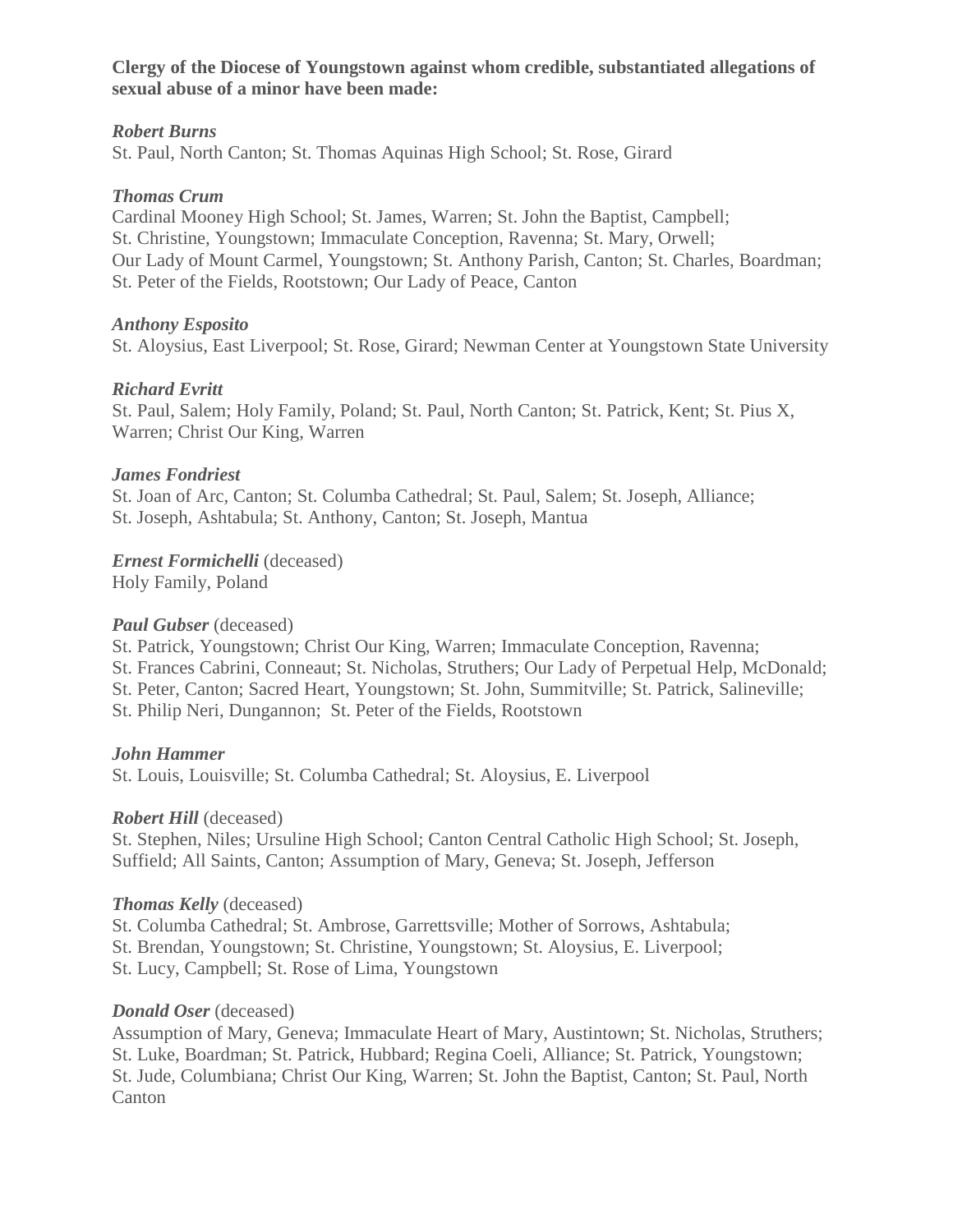## *Robert Reidy*

St. Mary, Conneaut; St. Nicholas, Struthers; St. Joseph, Canton; St. Peter, Canton; St. Joseph, Alliance; Chaplain, US Navy; Sts. Peter and Paul, Youngstown; Our Lady of Mount Carmel, Niles

## *John Ryan* (deceased)

St. Charles, Boardman; Holy Family, Poland; St. Mary, Massillon; Sts. Philip and James, Canal Fulton; St. Mary, Warren; Our Lady of Mount Carmel, Youngstown; Christ Our King, Warren

### *Robert Sabatino* (deceased)

St. Patrick, Hubbard; Ursuline High School; Cardinal Mooney High School; St. Joseph, Maximo; Regina Coeli, Alliance; Immaculate Conception, Ravenna

## *Louis Santucci*

St. Thomas Aquinas High School; St. Barbara, Massillon; St. Patrick, Kent; St. Catherine, Lake Milton

## *John Schmidt* (deceased)

St. Barbara, Massillon; Our Lady of Mount Carmel, Ashtabula; Sacred Heart, Youngstown; St Patrick, Youngstown; Our Lady of Peace, Canton; Mother of Sorrows, Ashtabula; St. Joseph, Massillon; St. George, Lisbon; St. Ann, Sebring

#### *Jose Vazques*

St. Aloysius, East Liverpool; St. Joseph, Canton; St. Charles, Boardman

### *John (Jack) Warner*

St. Peter Parish, Canton; St. Mary Parish, Warren; St. Edward Parish, Youngstown; St. Joan of Arc, Canton; St. Vincent de Paul, Vienna; St. Aloysius, East Liverpool; Our Lady of Perpetual Help, Aurora; St. Peter and Paul, Youngstown; Sts. Philip and James, Canal Fulton

#### *Francis Zapitelli*

St. Peter, Canton; St. Paul, Salem; St. Rose, Girard; Assumption of Mary, Geneva

## **Clergy of the Diocese of Youngstown against whom credible allegations of sexual abuse of a minor have been made after the accused was deceased:**

#### *Joseph Bennett*

St. Charles Parish, Boardman; Immaculate Conception Parish, Youngstown; Our Lady of Mount Carmel Parish, Ashtabula; St. Aloysius Parish, East Liverpool; St. Nicholas Parish, Struthers; St. Joseph Parish, Canton; St. James Parish, Warren; St. Stephen Parish, Niles; St. Andrew Parish, Kingsville; Assumption Parish, Geneva

*Daniel Cipar (Former Missionary of the Sacred Heart)* Our Lady of Lourdes Parish, East Palestine;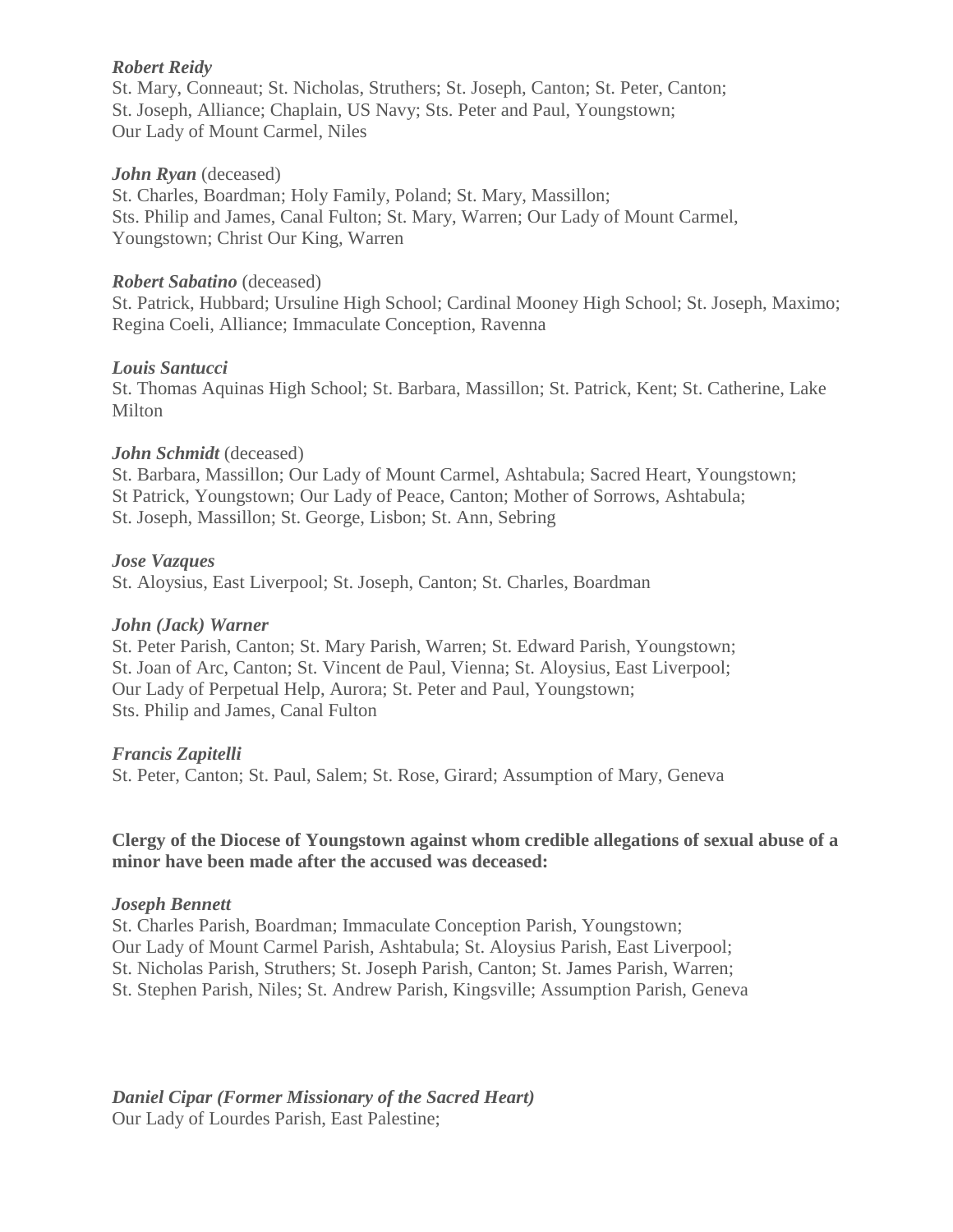### *John P. Cunningham*

St. Paul Parish, Salem; St. Paul Parish, North Canton; St. Aloysius Parish, East Liverpool; Our Lady of Lourdes Parish, East Palestine; St. Christine Parish, Youngstown; SS. Philip and James Parish, Canal Fulton; St. Stephen Parish, Niles

## *Gerald Curran*

St. Nicholas Parish, Struthers; St. Rose Parish, Girard; St. Patrick Parish, Hubbard; Immaculate Conception Parish, Wellsville; St. William Parish, Champion; St. Joseph Parish, Maximo; St. John Parish, Canton; St. Rose Parish, Girard; St. Joseph Parish, Mogadore

## *Joseph Feicht*

Ursuline High School, Youngstown; St. Ann Parish, Youngstown; Our Lady of Mount Carmel, Ashtabula; St. Nicholas, Struthers

## *Joseph Galganski*

St. Mary Parish, Warren; St. Columba Cathedral, Youngstown; St. James Parish, North Jackson; St. Brendan Parish, Youngstown; St. Catherine Parish, Lake Milton; St. Joseph Parish, Suffield

## *Henry Gallagher*

Immaculate Conception Parish, Youngstown; St. Ann Parish, Youngstown; St. Joseph, Hospice, Louisville; Mercy Hospital Canton; St. Joseph Parish, Youngstown

## *John Gallagher*

St. Edward Parish, Youngstown; St. Barbara Parish, Massillon; St. Patrick Parish, Youngstown; Holy Family Parish, Poland

### *James Hennessey*

St. Nicholas Parish, Struthers; Immaculate Conception Parish, Wellsville; Mother of Sorrows Parish, Ashtabula; St. Therese Parish, Brewster

## *William Hohman*

St. Stephen Parish, Niles; St. Brendan Parish, Youngstown, St. George Parish, Lisbon; St. Joseph Parish, Alliance; St. Ann Parish, East Liverpool; Our Lady of Perpetual Help Parish, Aurora

## *John Lyons*

St. Ann Parish, Youngstown; St. Aloysius Parish, East Liverpool; Immaculate heart of Mary, Austintown; Immaculate Conception Parish, Wellsville; Our Lady of Perpetual Help Parish, McDonald; St. Joseph Parish, Youngstown; St. James Parish, North Jackson; St. Joseph Parish, Austintown

## *John Parillo*

St. Joseph Parish, Canton; Cardinal Mooney High School, Youngstown – Faculty; Central Catholic High School, Canton – Faculty

**Clergy from Religious Orders against whom credible, substantiated allegations of sexual abuse of a minor have been made while serving in the Diocese of Youngstown:**

*Bernard Dupont*, OP St. Dominic, Youngstown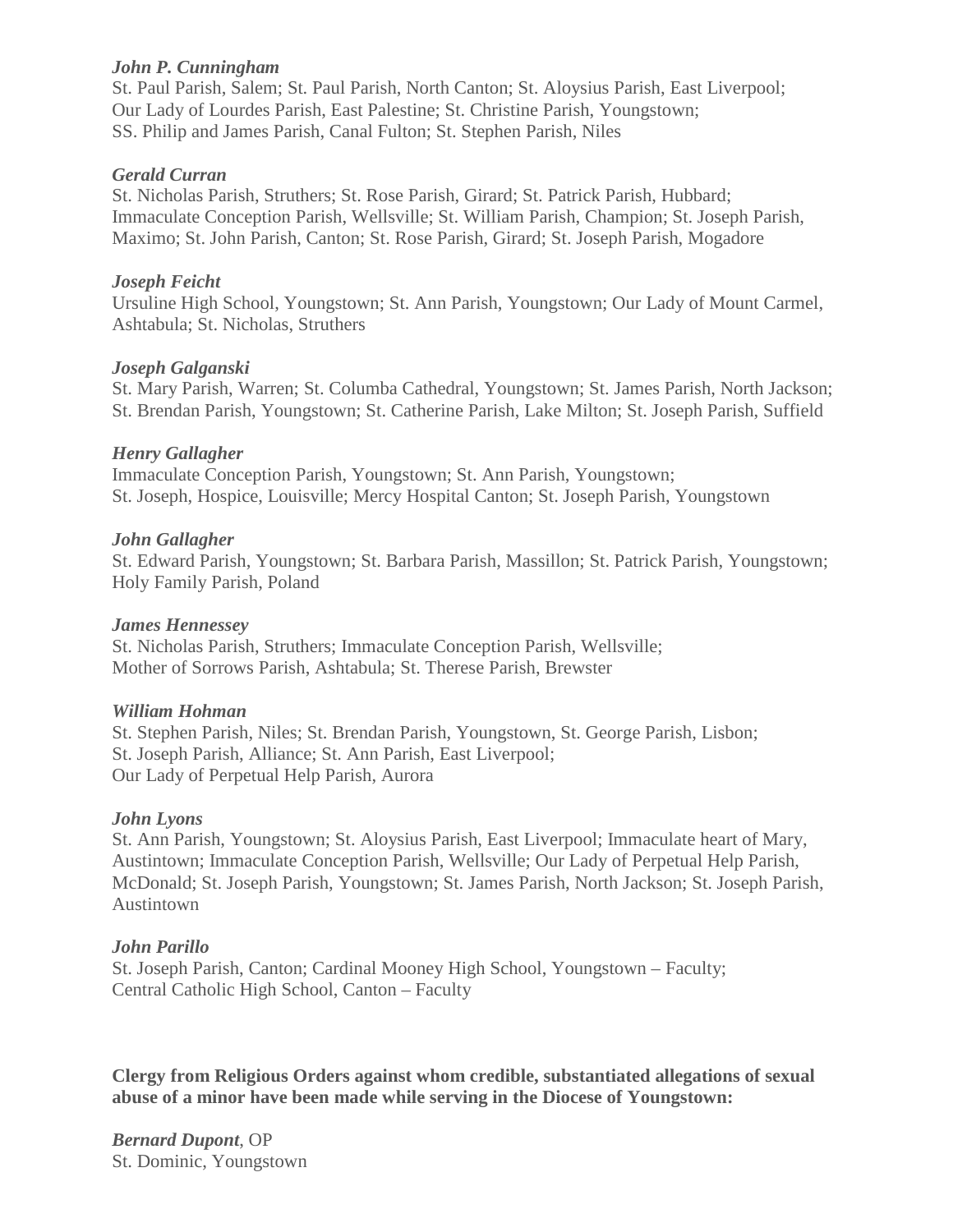*Thomas Bertrand McCarthy*, OP (deceased)

*Donald Marrokal*, CR (deceased) St. Nicholas Parish, Struthers; St. John Parish, Canton; St. Paul Parish, Salem; St. Patrick Parish, Youngstown; St. Jude Parish, Columbiana; St. Rose Parish, Girard

*Giles Nealen*, OSB (deceased) St. James Parish, Waynesburg

**Clergy from other Dioceses against whom credible, substantiated allegations of sexual abuse of a minor have been made and who have subsequently reside in the territory of the Diocese of Youngstown.**

*Robert Castelucci* (Diocese of Pittsburgh)

*Anthony Cipola* (Diocese of Pittsburgh, deceased)

*David Schilder* (Diocese of Columbus)

**Non-Clergy from Religious Orders against whom credible, substantiated allegations of sexual abuse of a minor have been made while employed in the Diocese of Youngstown:**

*Stephen Baker*, TOR (deceased)

On November 8, 2018, the Dominican Province of St. Joseph, which serves the parish of St. Dominic, Youngstown, released the names of all friars who have been permanently removed from public ministry because of a credible allegation of child sexual abuse, as well as those friars for whom an allegation of child sexual abuse was established after their death or departure from the Province.

Information may be found on their website at [www.opeast.org.](http://www.opeast.org/)

#### **Friars Permanently Removed from Public Ministry.**

**Guy Bernard Dupont**, O.P. St. Dominic Parish, Youngstown

**Friars with an Allegation that was Established after their Death or Departure from the Province.**

**Thomas Bertrand McCarthy**, O.P. (deceased)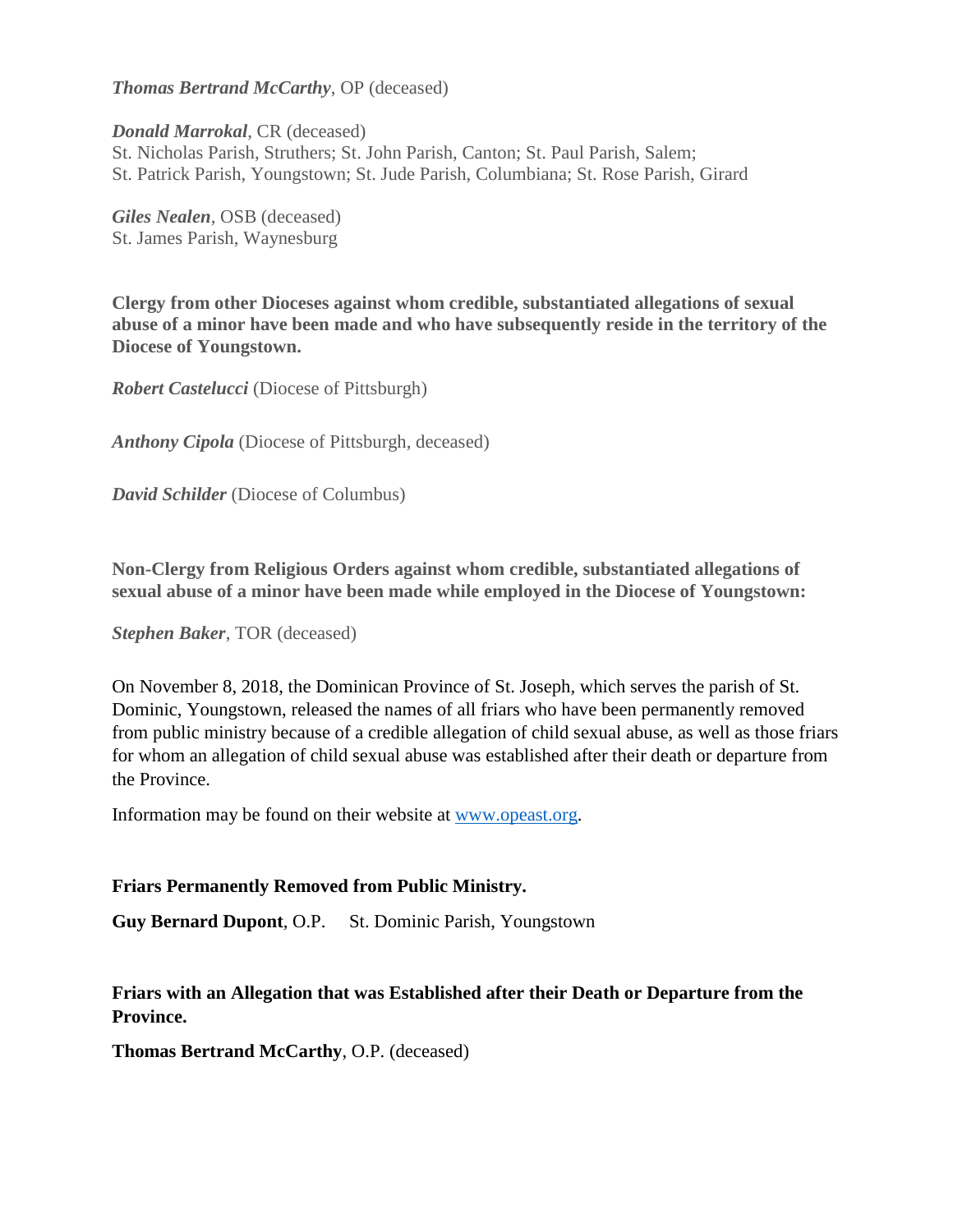On October 9, 2020, the Franciscan Friars of St. John the Baptist Province informed the Diocese of Youngstown that the following friar, who lived for a time within the Diocese of Youngstown, was determined to have substantiated allegations of sexual abuse of a minor while ministering outside of the Diocese of Youngstown.

# **Brother Charles O'Neill, OFM** (deceased)

Brother O'Neill was assigned to St. Mary Friary, Columbiana from 1975 - 1976

**See Spanish Version Below:**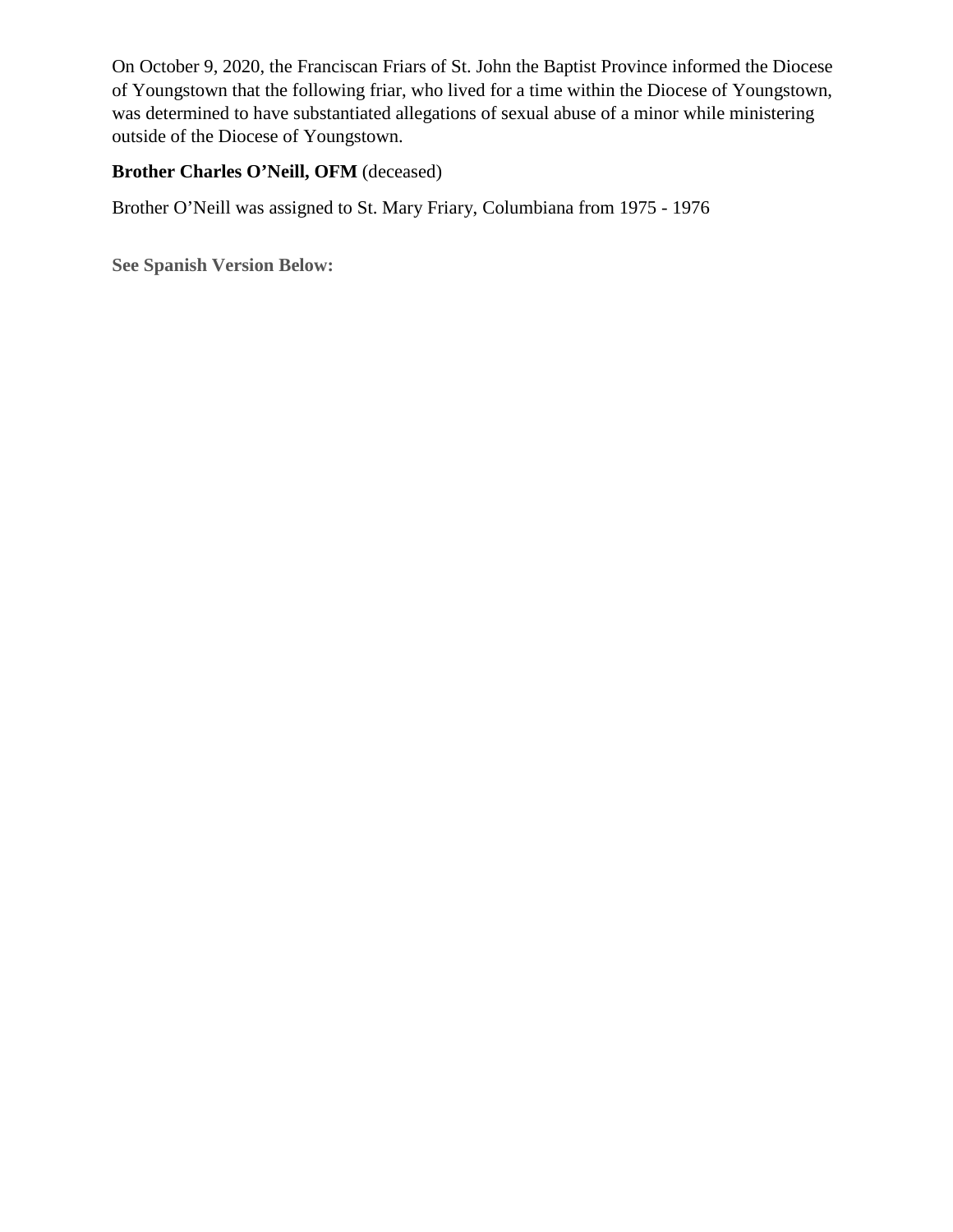

#### Youngstown, 30 de octubre, 2018

El obispo George V. Murry, S.J., de la Diócesis Católica de Youngstown, ha anunciado la lista de nombres de quienes han servido en la Diócesis de Youngstown desde su establecimiento en 1943, y que han sido acusados de abuso sexual a menores, y reportados a las autoridades civiles. El obispo Murry afirma, "Siento mucho que la Iglesia haya fallado en actuar agresivamente para eliminar este demonio. Pido humildemente el perdón de las víctimas y sus familias por los graves errores que la Iglesia ha cometido".

Para la intención de esta lista, una "acusación creíble" contra un sacerdote o diácono quien haya servido en la Diócesis de Youngstown consiste en una acusación que, luego de una exhaustiva investigación y revisión de la información disponible, parece más cierta que incierta, a juicio de la Junta de Revisión Diocesana, y es aceptada como creíble por el obispo.

La Diócesis de Youngstown está comprometida a cumplir con el cumplimiento de la ley local y con la Carta para la Protección de los Niños y los Jóvenes establecida por la Conferencia de Obispos Católicos de los Estados Unidos en el 2002. La Carta contiene un exhaustivo conjunto de procedimientos para tratar las denuncias de abuso sexual a menores por parte del clero católico, junto con las áreas que asisten a la diócesis en sus esfuerzos para proveer con medidas preventivas diseñadas para mantener a los menores a salvo de todo daño ahora y en el futuro. También incluye las pautas para la reconciliación, la curación y rendición de cuentas.

A través de la educación continua, la Diócesis de Youngstown se esfuerza por capacitar a las personas para crear y mantener un ambiente seguro para nuestros niños y juventud. El obispo Murry explicó que "a pesar de lo doloroso que es para los feligreses de donde estos hombre sirvieron, el proceso voluntario de divulgar los nombres, esta es una manera en la cual nosotros podemos ofrecer apoyo y dignidad a los sobrevivientes de abuso sexual por parte del clero, y sus familias".

Esta lista será complementada basada en cualquier futura determinación de alegatos creíbles. La Diócesis de Youngstown se mantiene firme en su compromiso de reportar e investigar todos los alegatos de abuso sexual por parte del clero. Si usted es una víctima de abuso sexual por parte del clero o conoce a alguien que lo sea, se le insta a hacer contacto directo con los representantes de la ley. Usted también puede contactar a la detective retirada Sargento Delphine Baldwin-Casey, coordinadora de asistencia a las víctimas para la Diócesis de Youngtown al teléfono 330 718-1388.

**El clero de la Diócesis de Youngstown contra quienes se han hecho denuncias creíbles y fundamentadas, de abuso sexual a menores:**

*Robert Burns Thomas Crum Anthony Esposito Richard Evritt James Fondriest Ernest Formichelli* (fallecido) *Paul Gubser* (fallecido) *John Hammer Robert Hill* (fallecido) *Thomas Kelly* (fallecido)